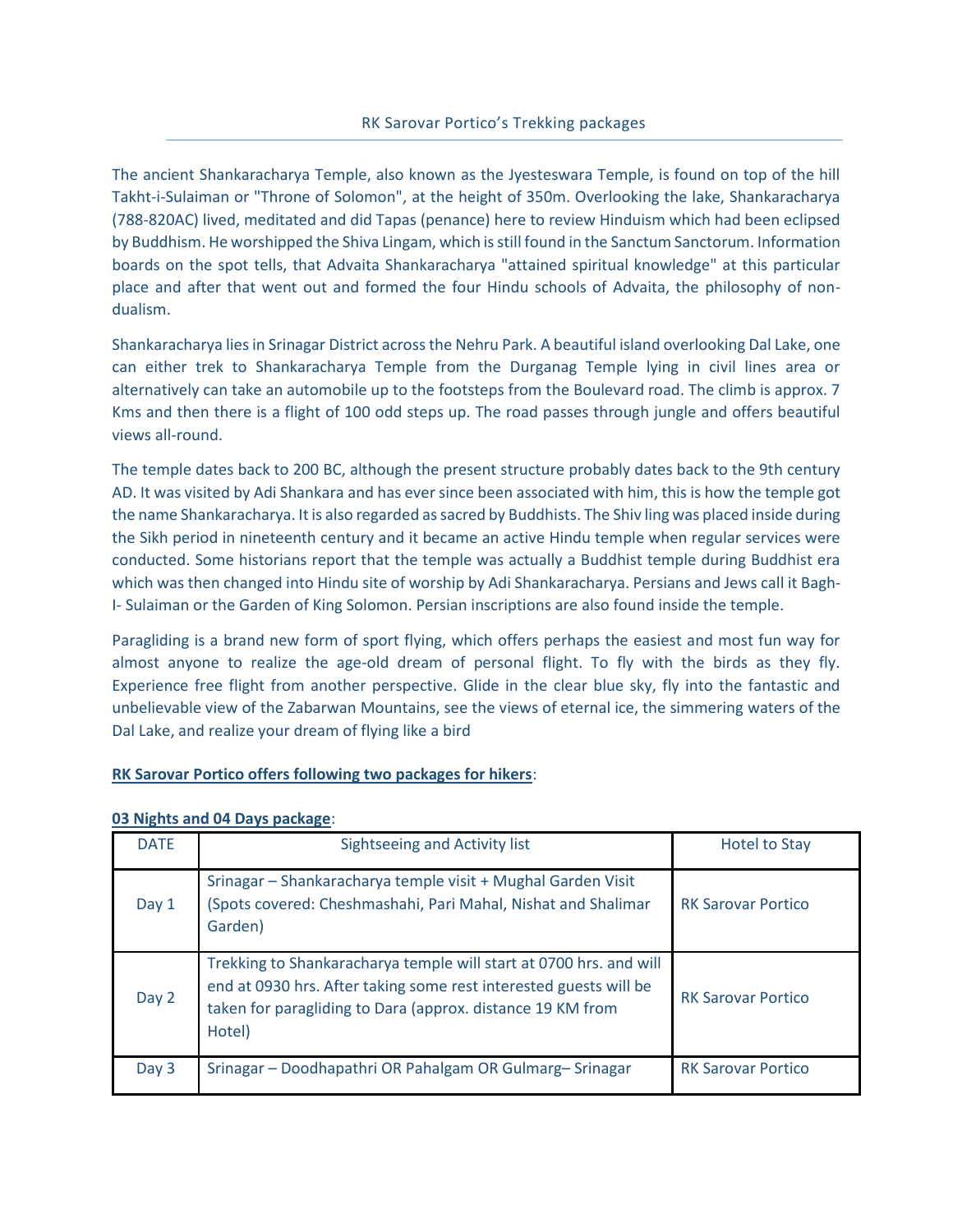Costing:

- Single Person: Rs.34500/- for weekdays and Rs.33500/- for weekend.
- Couple: Rs.39500 for weekdays and Rs.38000/- for weekend.
- 04 PAX: Rs.71000 of weekdays and Rs.68500/- for weekend.
- 06 PAX: Rs.100000 for weekdays and Rs.97000/- for weekend.
- Extra adult charges: Rs.14500/- for weekdays and Rs.14000/-for weekend.

## **02 Nights and 03 Days package**:

| <b>DATE</b> | Sightseeing and Activity list                                                                                                                                                                                   | <b>Hotel to Stay</b>      |
|-------------|-----------------------------------------------------------------------------------------------------------------------------------------------------------------------------------------------------------------|---------------------------|
| Day 1       | Srinagar – Shankaracharya temple visit + Mughal Garden Visit<br>(Spots covered: Cheshmashahi, Pari Mahal, Nishat and Shalimar<br>Garden)                                                                        | <b>RK Sarovar Portico</b> |
| Day 2       | Trekking to Shankaracharya temple will start at 0700 hrs. and<br>will end at 0930 hrs. After taking some rest interested guests<br>will be taken for paragliding to Dara (approx. distance 19 KM<br>from Hotel) | <b>RK Sarovar Portico</b> |
| Day 5       | Departure                                                                                                                                                                                                       | Airport                   |

Costing:

- Single Person: Rs.25000/- for weekdays and Rs.24000/- for weekend.
- Couple: Rs.30500/- for weekdays and Rs.29000/- for weekend.
- 04 PAX: Rs.52000/- for weekdays and Rs.50500/- for weekend.
- ◆ 06 PAX: Rs.73500/- for weekdays and Rs.71000/- for weekend.
- Extra adult charges: Rs.12000/- for weekdays and Rs.11500/-for weekend

# $\triangleright$  The Rates are Inclusive of the Following:

- $\checkmark$  Rooms on Twin sharing basis.
- $\checkmark$  Meal Plan CPAI (i.e. breakfast Included).
- $\checkmark$  All Arrival/Departure transfer as mentioned in Itinerary.
- $\checkmark$  All present applicable taxes as on date.
- $\checkmark$  Any future taxes levies will be charged extra.

# $\triangleright$  The Rates are Exclusive of the Following:

 $\checkmark$  Any Airfare, Train fare, Overland Journey which is not mentioned in the Itinerary.